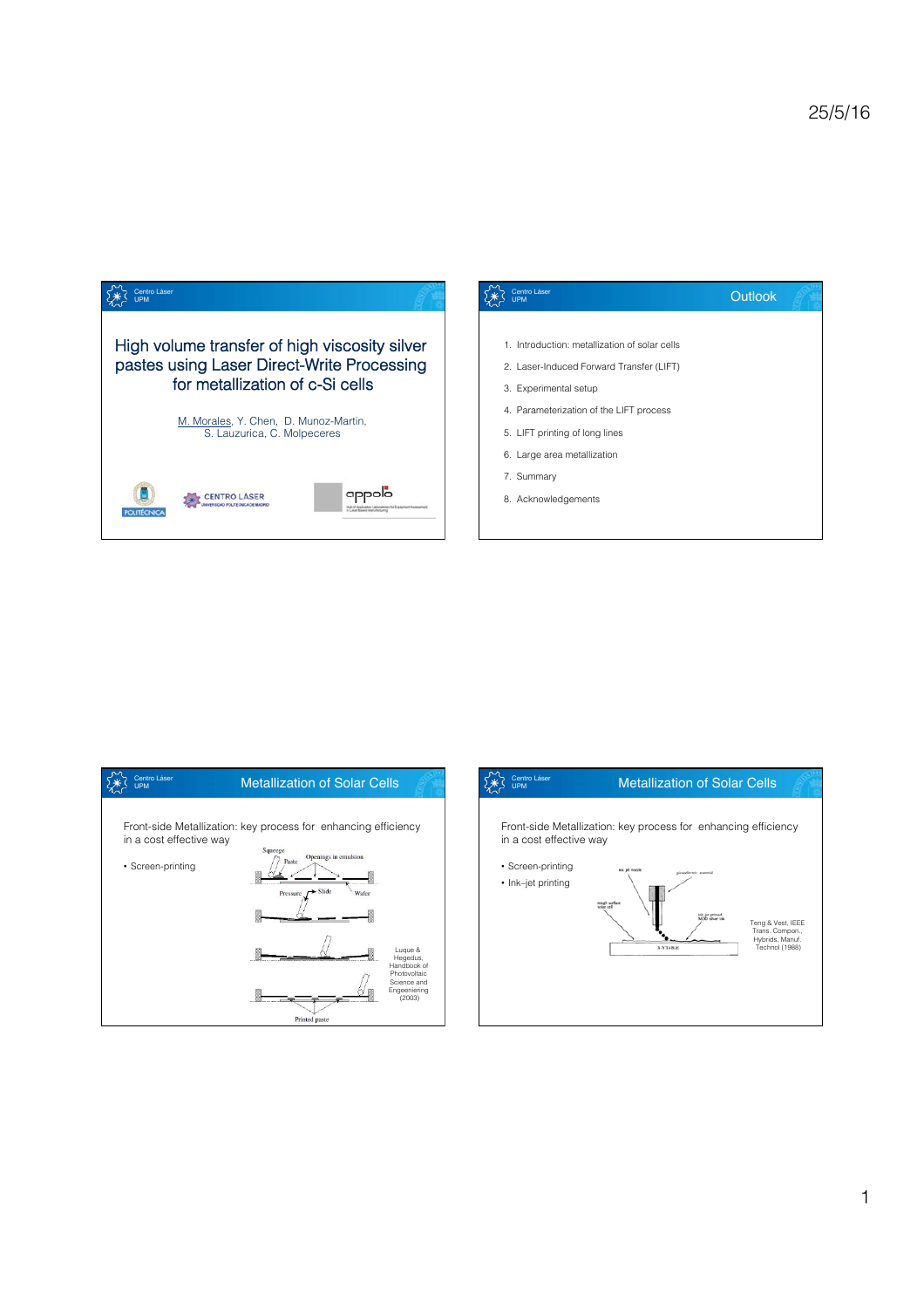







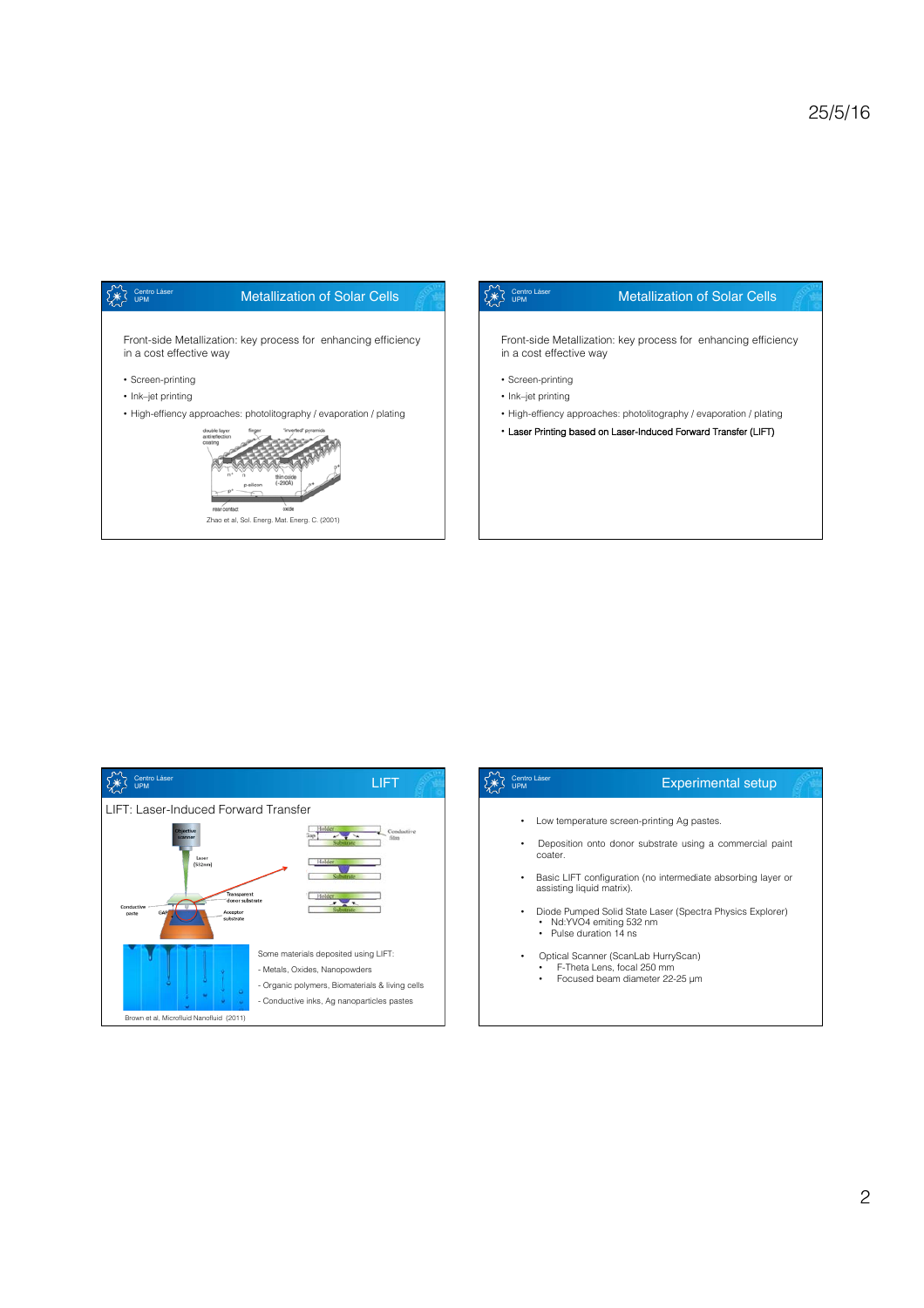



| Laser system                        |                                                                           |           |                        |
|-------------------------------------|---------------------------------------------------------------------------|-----------|------------------------|
| <b>Spectra Physics Explorer</b>     |                                                                           |           |                        |
| DPSS Nd:YVO4<br>Pulse duration FWHM | 532 nm<br>14 <sub>ns</sub>                                                |           |                        |
| Frequency<br>Power                  | 20-150 kHz<br>2 W @ 50 kHz                                                |           |                        |
| Energy attenuator                   |                                                                           |           |                        |
| <b>Scanner</b>                      |                                                                           |           |                        |
| Processing area                     |                                                                           |           |                        |
|                                     | 120 mm x 120 mm                                                           |           |                        |
| Experimental scheme                 |                                                                           |           | <b>Focus position</b>  |
|                                     | Glass(1000 µm)                                                            | Substrate | Paste thickness: 60 um |
|                                     | Silver paste (30-80µm)<br>Kapton tapes(50µm)<br>Silicon Substrate (520um) | distance  | GAP: 50 um             |

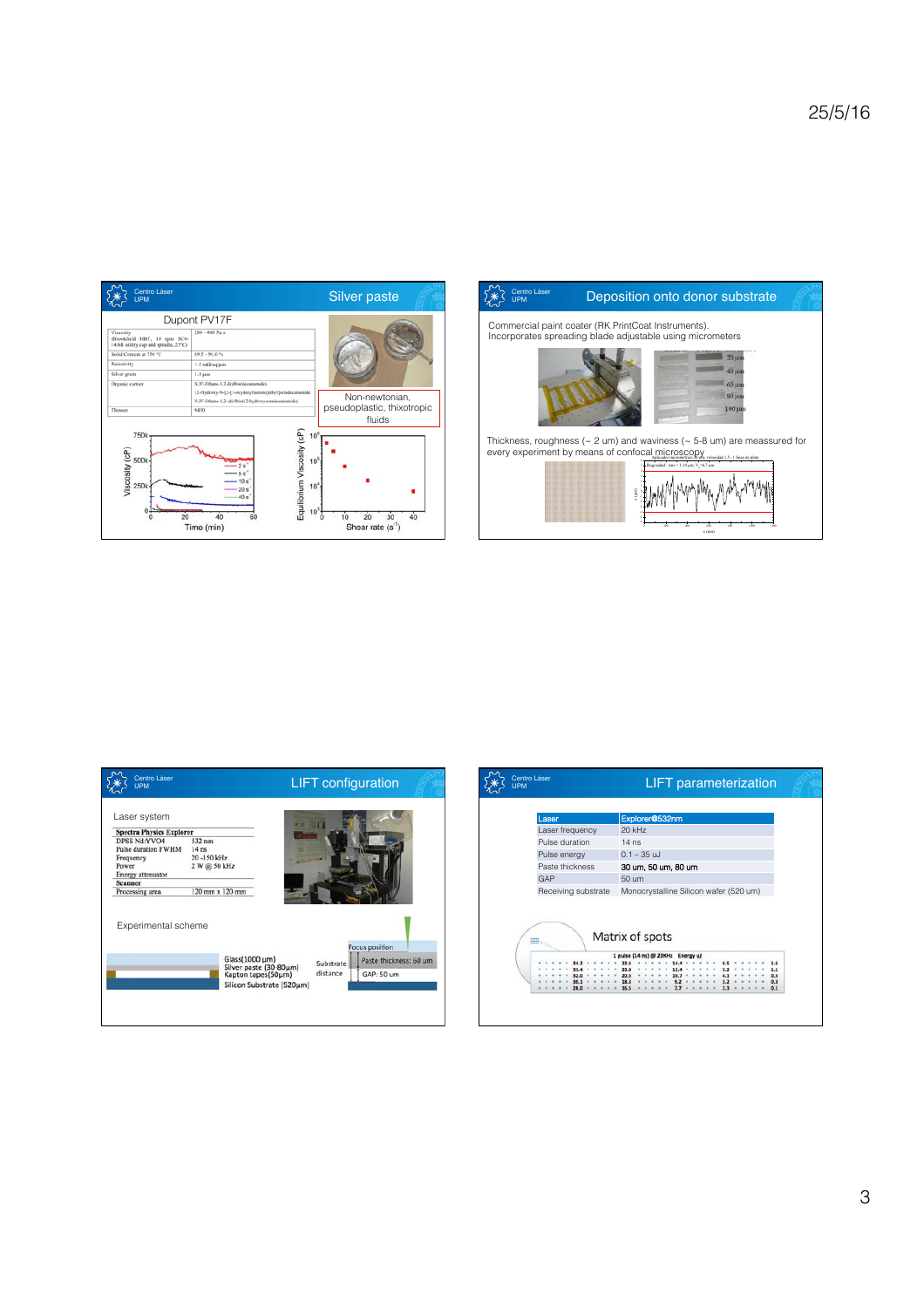





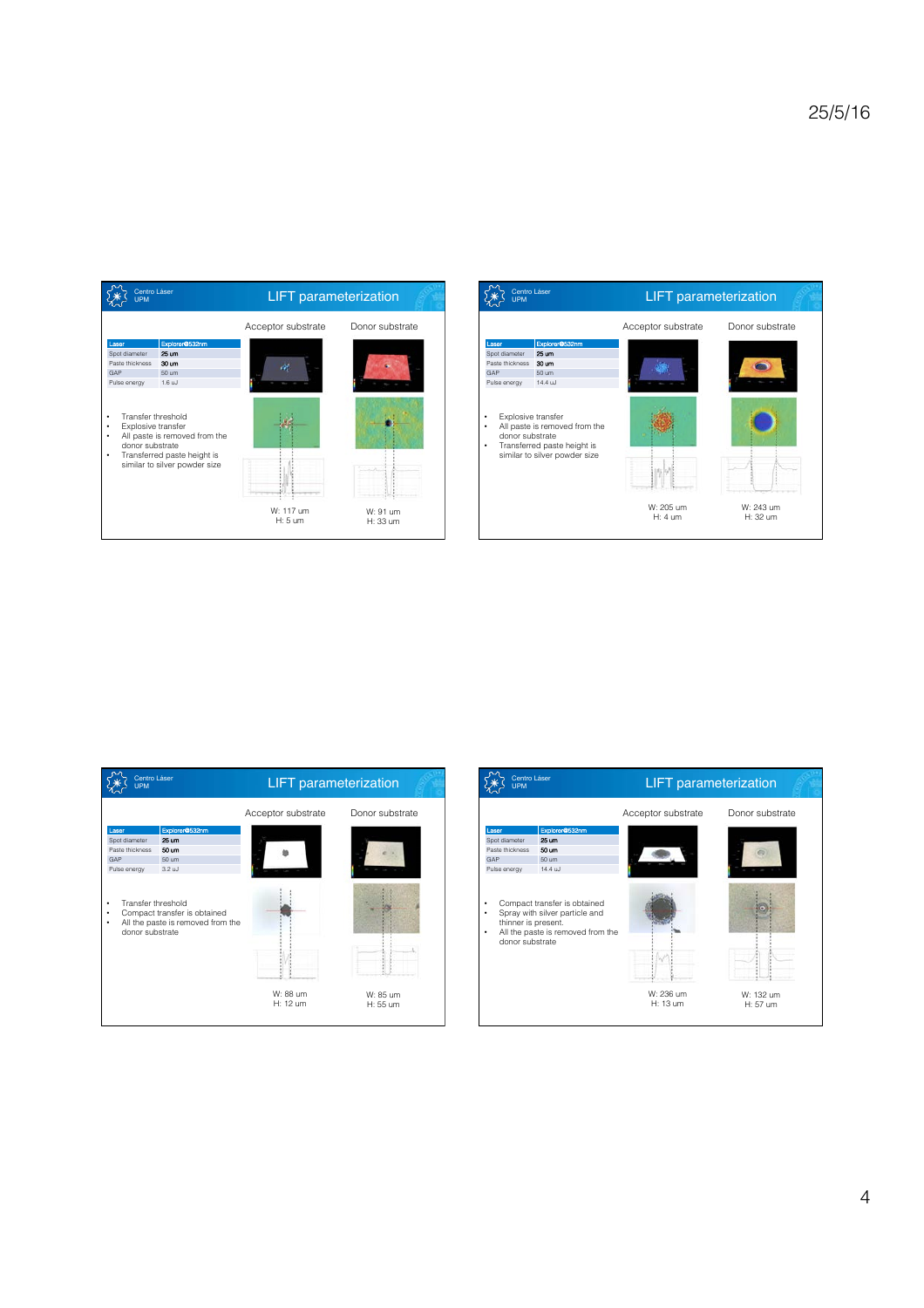

| <b>UPM</b> | Centro Láser        | LIFT printing of long lines            |  |  |
|------------|---------------------|----------------------------------------|--|--|
|            |                     |                                        |  |  |
|            | Laser               | Explorer@532nm                         |  |  |
|            | Laser frequency     | 20 kHz, 50 kHz                         |  |  |
|            | Pulse duration      | $14$ ns                                |  |  |
|            | Pulse energy        | $0.1 - 35$ uJ                          |  |  |
|            | Paste thickness     | 80 um                                  |  |  |
|            | GAP                 | 50 um                                  |  |  |
|            | Receiving substrate | Monocrystalline Silicon wafer (520 um) |  |  |
|            | Process speed       | $20 - 2000$ mm/s                       |  |  |
|            |                     |                                        |  |  |



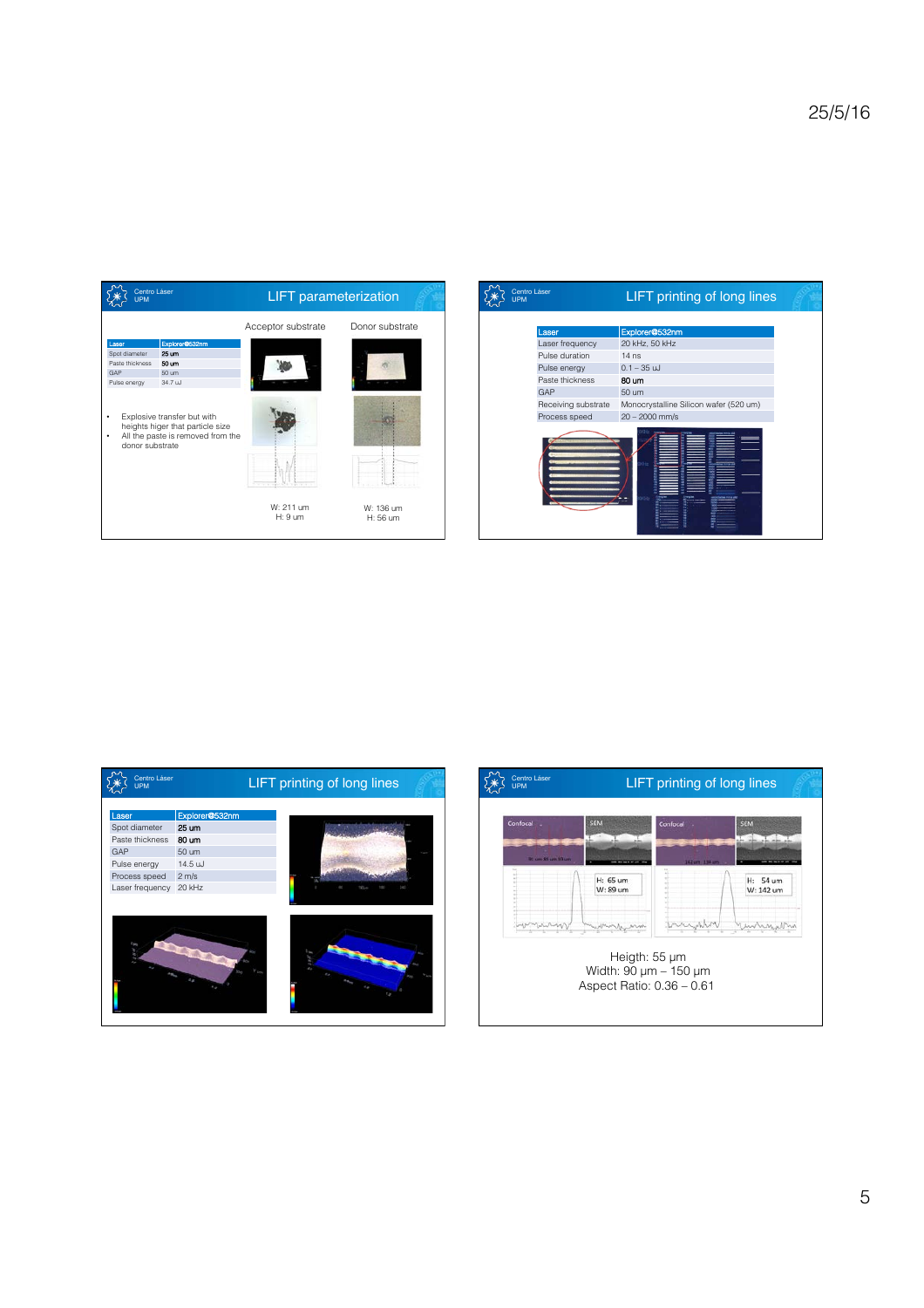



| Centro Láser<br><b>UPM</b>                                                                       | Large area metallization                                                                     |                                                                                                                                                |  |
|--------------------------------------------------------------------------------------------------|----------------------------------------------------------------------------------------------|------------------------------------------------------------------------------------------------------------------------------------------------|--|
| Laser<br>Spot diameter<br>Paste thickness<br>GAP<br>Pulse energy<br>Process speed<br>Line length | Explorer@532nm<br>25 um<br>80 um<br>50 um<br>14.5 uJ<br>$2 \, \text{m/s}$<br>3 <sub>cm</sub> | Optical scanners allows fast<br>٠<br>processing and flexible design to print<br>large areas.<br>Good predeposit conditions are<br>٠<br>needed. |  |
| 4 cm                                                                                             | 7 cm                                                                                         | $10 \text{ cm}$                                                                                                                                |  |

|    | Centro Láser<br>Summary<br><b>UPM</b>                                                                                                                                                 |
|----|---------------------------------------------------------------------------------------------------------------------------------------------------------------------------------------|
| 1) | The minimum energy required to transfer the paste increases<br>with the thickness of the paste.                                                                                       |
| 2) | Viscosity of the paste plays a fundamental role. Thinner additives<br>are needed for controlling the paste viscosity.                                                                 |
| 3) | The paste thickness and the gap are identified as key variables<br>in the transfer of high viscosity pastes.                                                                          |
| 4) | Lines with higher height than the gap suggest that the paste<br>forms a union with the acceptor substrate and the final shape is<br>reached once the donor substrate is removed.      |
| 5) | Lines deposited using best parameters have good shape and<br>large aspect ratios ( $\sim$ 0.3). The volume transferred per pulse<br>(voxel) is quite large $({\sim}300 \text{ pL})$ . |
| 6) | Optical scanners allows fast processing and flexible design to<br>print large areas.                                                                                                  |
| 7) | LIFT is a promising technique for the metallization of PV devices<br>using commercial screen-printing pastes.                                                                         |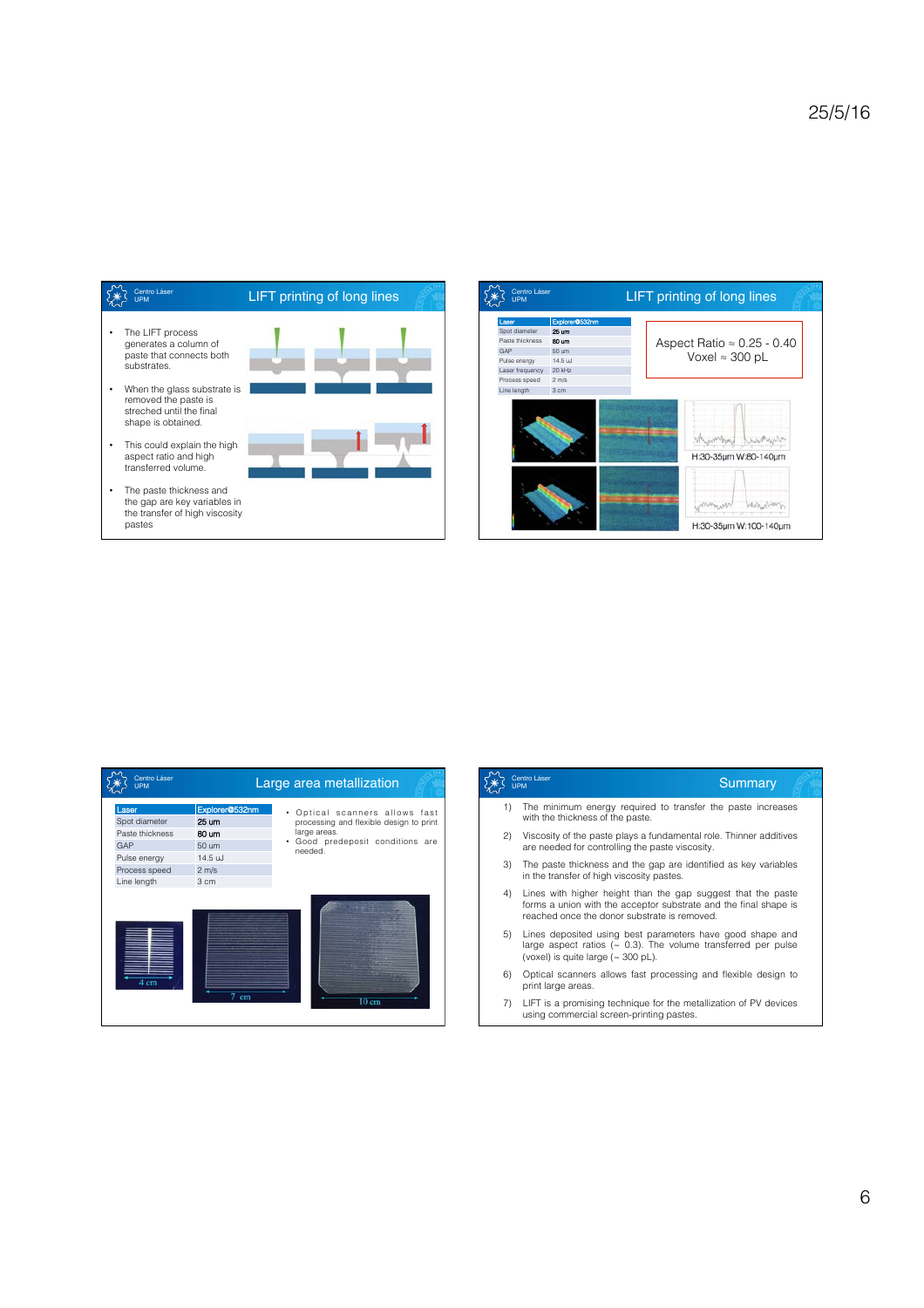